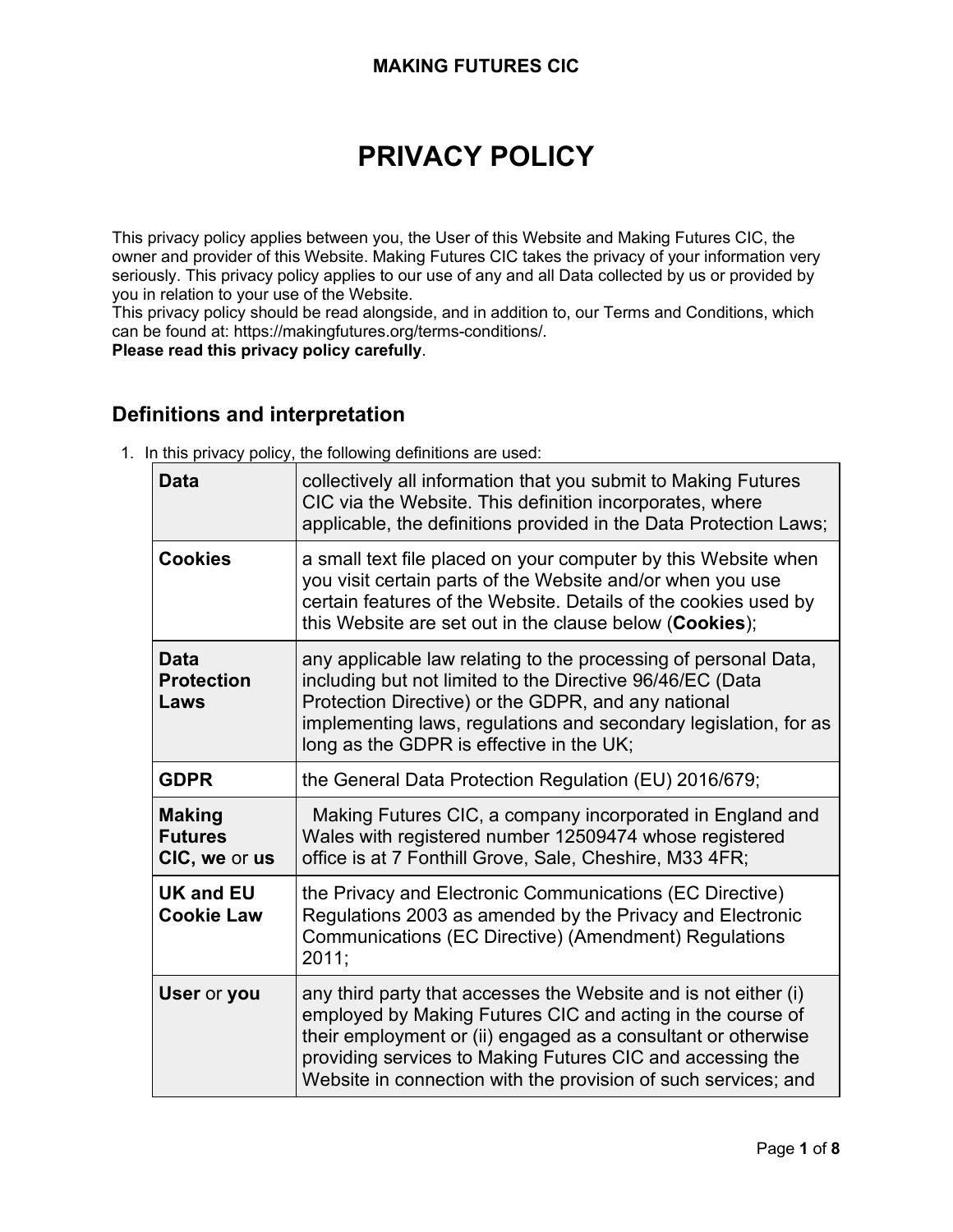| Website | the website that you are currently                           |  |
|---------|--------------------------------------------------------------|--|
|         | using, https://www.makingfutures.org, and any sub-domains of |  |
|         | this site unless expressly excluded by their own terms and   |  |
|         | conditions.                                                  |  |

- 2. In this privacy policy, unless the context requires a different interpretation:
	- a. the singular includes the plural and vice versa;
	- b. references to sub-clauses, clauses, schedules or appendices are to sub-clauses, clauses, schedules or appendices of this privacy policy;
	- c. a reference to a person includes firms, companies, government entities, trusts and partnerships;
	- d. "including" is understood to mean "including without limitation";
	- e. reference to any statutory provision includes any modification or amendment of it;
	- f. the headings and sub-headings do not form part of this privacy policy.

# **Scope of this privacy policy**

- 3. This privacy policy applies only to the actions of Making Futures CIC and Users with respect to this Website. It does not extend to any websites that can be accessed from this Website including, but not limited to, any links we may provide to social media websites.
- 4. For purposes of the applicable Data Protection Laws, Making Futures CIC is the "data controller". This means that Making Futures CIC determines the purposes for which, and the manner in which, your Data is processed.

## **Data collected**

- 5. We may collect the following Data, which includes personal Data, from you:
	- a. name;
	- b. contact Information such as email addresses and telephone numbers;
	- c. IP address (automatically collected);

in each case, in accordance with this privacy policy.

## **How we collect Data**

- 6. We collect Data in the following ways:
	- a. data is given to us by you;
	- b. data is received from other sources; and
	- c. data is collected automatically.

## **Data that is given to us by you**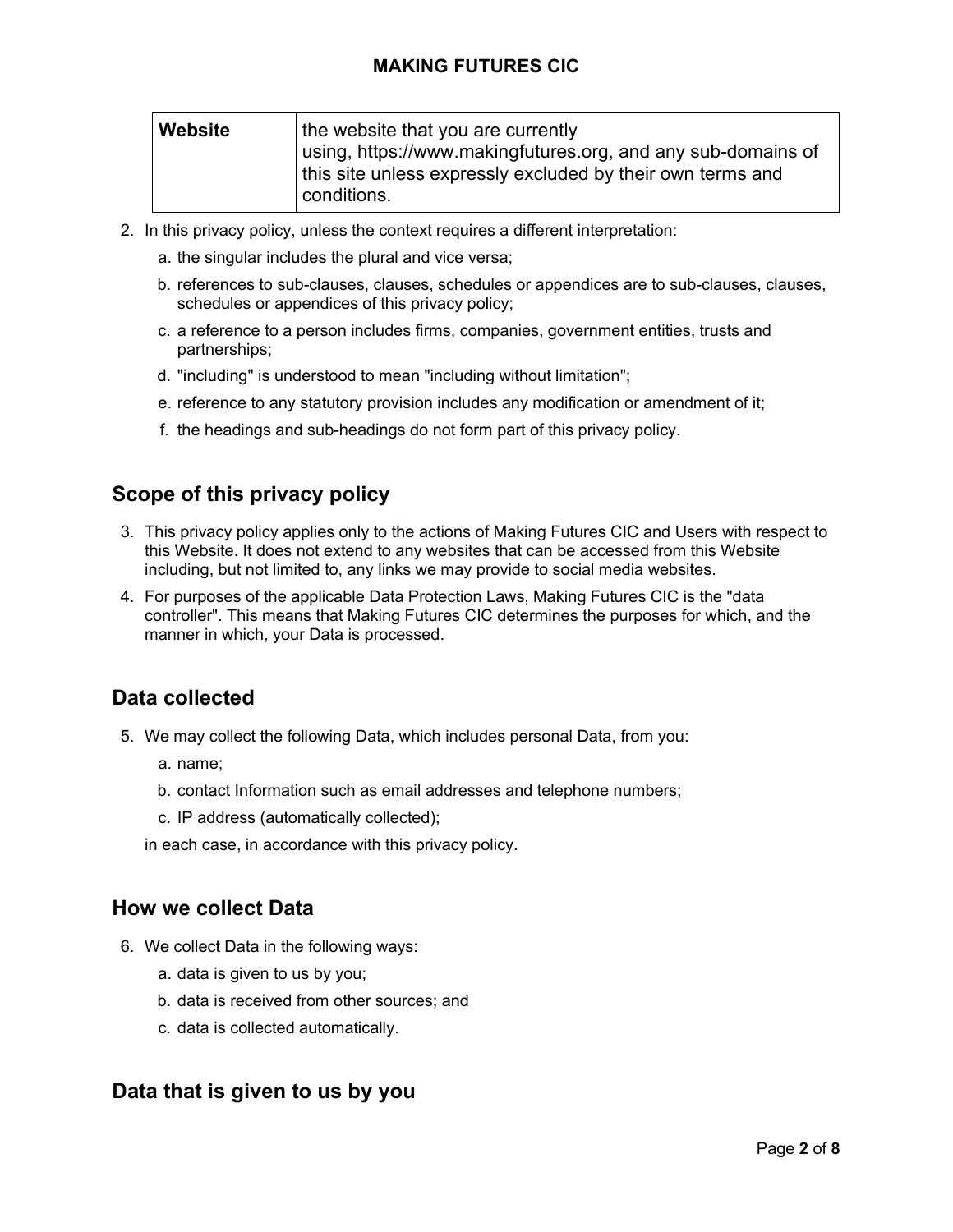- 7. Making Futures CIC will collect your Data in a number of ways, for example:
	- a. when you contact us through the Website, by telephone, post, e-mail or through any other means;
	- b. when you register with us and set up an account to receive our products/services;
	- c. when you complete surveys that we use for research purposes (although you are not obliged to respond to them);
	- d. when you enter a competition or promotion through a social media channel;
	- e. when you make payments to us, through this Website or otherwise;
	- f. when you elect to receive marketing communications from us;
	- g. when you use our services;

in each case, in accordance with this privacy policy.

## **Data that is received from publicly available third parties' sources**

- 8. We may receive Data about you from the following publicly available third-party sources:
	- a. Facebook;
	- b. Instagram;
	- c. Mailchimp;
	- d. Twitter.

## **Data that is collected automatically**

- 9. To the extent that you access the Website, we will collect your Data automatically, for example:
	- a. we automatically collect some information about your visit to the Website. This information helps us to make improvements to Website content and navigation, and includes your IP address, the date, times and frequency with which you access the Website and the way you use and interact with its content.
	- b. we will collect your Data automatically via cookies, in line with the cookie settings on your browser. For more information about cookies, and how we use them on the Website, see the section below, headed "Cookies".

# **Our use of Data**

- 10. Any or all of the above Data may be required by us from time to time in order to provide you with the best possible service and experience when using our Website. Specifically, Data may be used by us for the following reasons:
	- a. internal record keeping;
	- b. improvement of our products / services;
	- c. transmission by email of marketing materials that may be of interest to you;
	- d. contact for market research purposes which may be done using email, telephone, fax or mail. Such information may be used to customise or update the Website;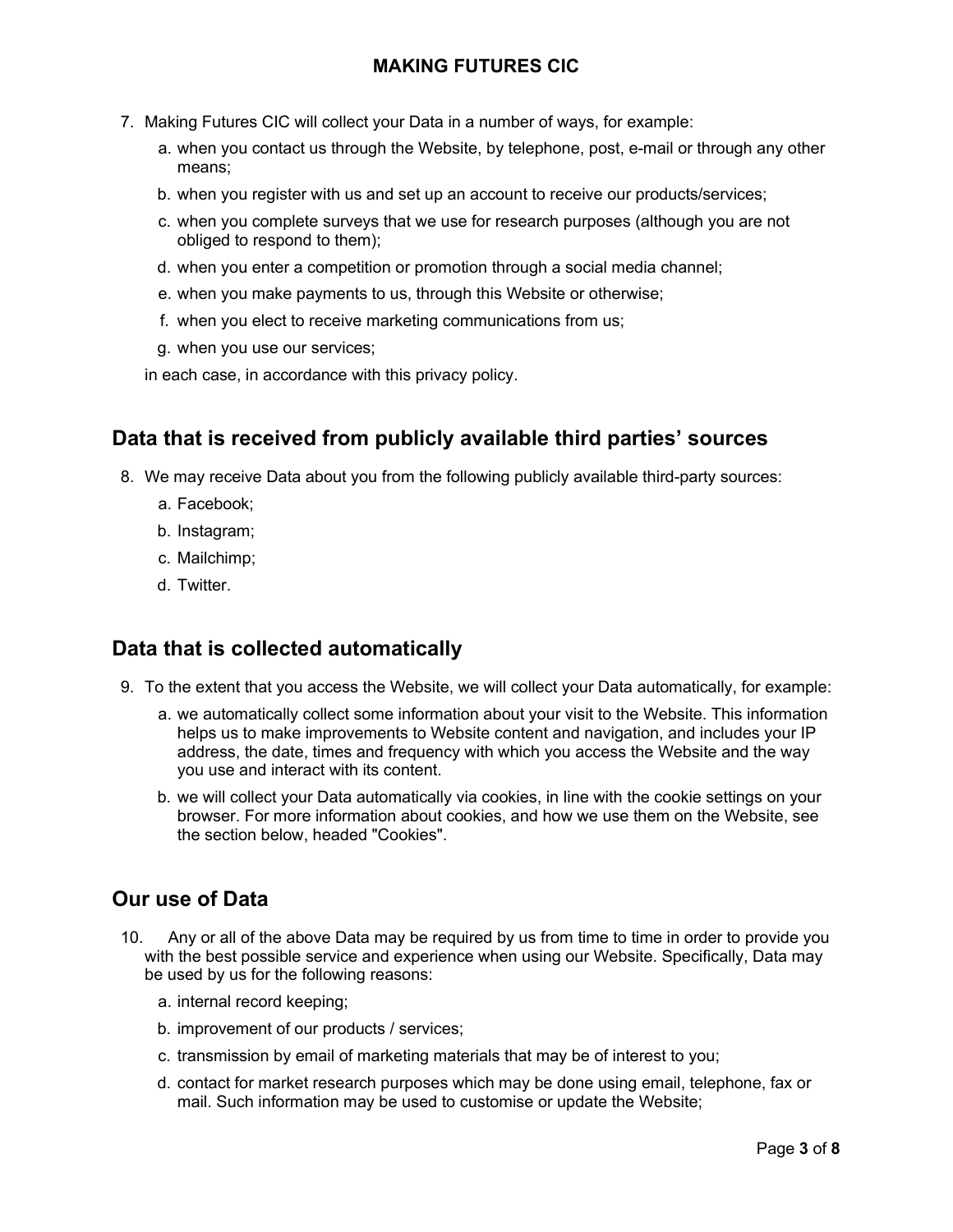in each case, in accordance with this privacy policy.

- 11. We may use your Data for the above purposes if we deem it necessary to do so for our legitimate interests. If you are not satisfied with this, you have the right to object in certain circumstances (see the section headed "Your rights" below).
- 12. For the delivery of direct marketing to you via e-mail, we'll need your consent, whether via an opt-in or soft-opt-in:
	- a. soft opt-in consent is a specific type of consent which applies when you have previously engaged with us (for example, you contact us to ask us for more details about a particular product/service, and we are marketing similar products/services). Under "soft opt-in" consent, we will take your consent as given unless you opt-out.
	- b. for other types of e-marketing, we are required to obtain your explicit consent; that is, you need to take positive and affirmative action when consenting by, for example, checking a tick box that we'll provide.
	- c. if you are not satisfied about our approach to marketing, you have the right to withdraw consent at any time. To find out how to withdraw your consent, see the section headed "Your rights" below.
- 13. When you register with us and set up an account to receive our services, the legal basis for this processing is the performance of a contract between you and us and/or taking steps, at your request, to enter into such a contract.

## **Who we share Data with**

- 14. We may share your Data with the following groups of people for the following reasons:
	- a. any of our group companies or affiliates to provide our accrediting body with information necessary for awarding of certificates and to ensure proper administration of your course data;
	- b. our employees, agents and/or professional advisors to allow administration of student programmes and other organisational activities as required;
	- c. third party service providers who provide services to us which require the processing of personal data - to help third party service providers in receipt of any shared data to perform functions on our behalf to help ensure the website runs smoothly;
	- d. third party payment providers who process payments made over the Website to enable third party payment providers to process user payments and refunds;

in each case, in accordance with this privacy policy.

## **Keeping Data secure**

- 15. We will use technical and organisational measures to safeguard your Data, for example:
	- a. access to your account is controlled by a password and a user name that is unique to you.
	- b. we store your Data on secure servers.
- 16. Technical and organisational measures include measures to deal with any suspected data breach. If you suspect any misuse or loss or unauthorised access to your Data, please let us know immediately by contacting us via this e-mail address: info@makingfutures.org.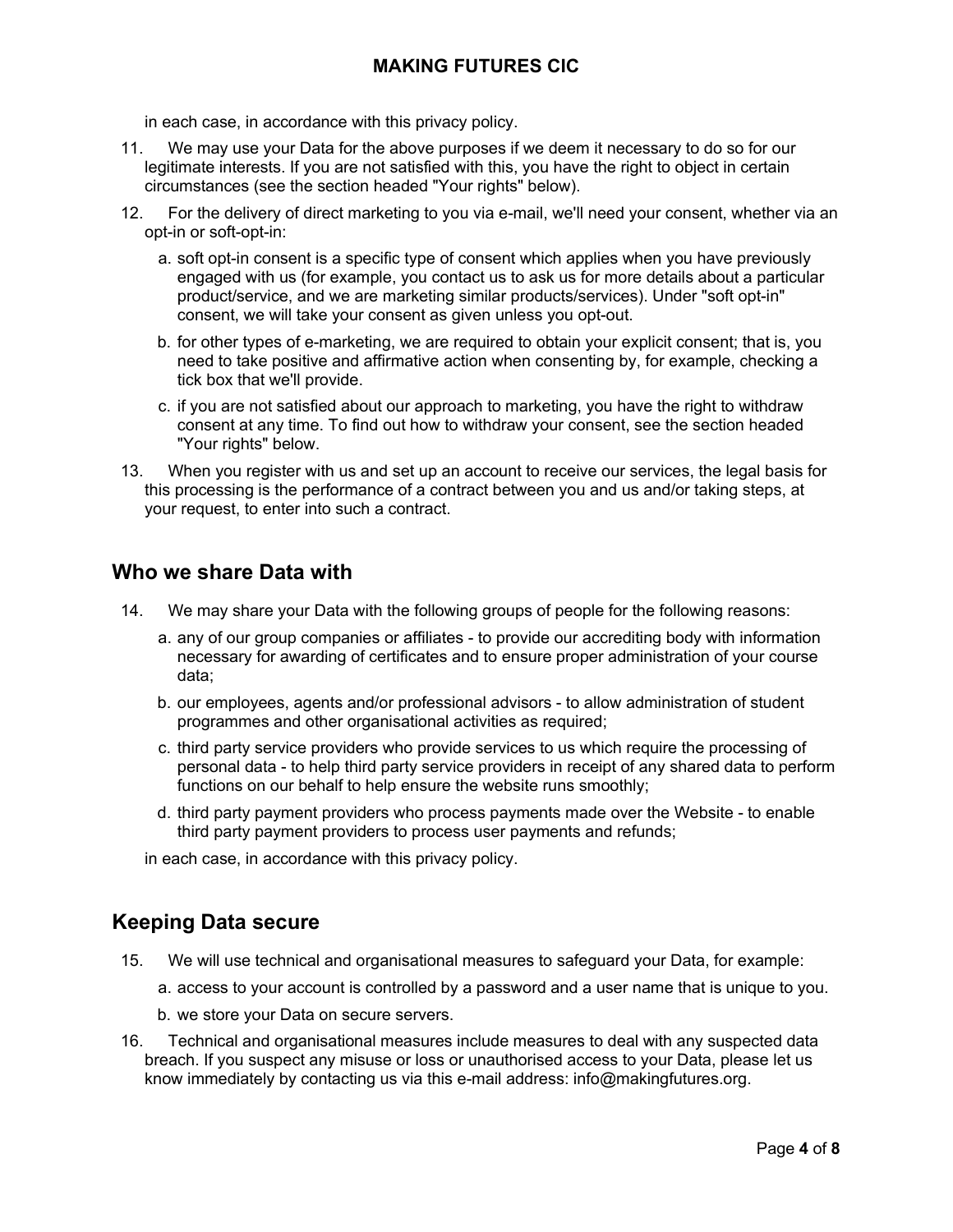17. If you want detailed information from Get Safe Online on how to protect your information and your computers and devices against fraud, identity theft, viruses and many other online problems, please visit www.getsafeonline.org. Get Safe Online is supported by HM Government and leading businesses.

# **Data retention**

- 18. Unless a longer retention period is required or permitted by law, we will only hold your Data on our systems for the period necessary to fulfil the purposes outlined in this privacy policy or until you request that the Data be deleted.
- 19. Even if we delete your Data, it may persist on backup or archival media for legal, tax or regulatory purposes.

# **Your rights**

- 20. You have the following rights in relation to your Data:
	- a. **Right to access** the right to request (i) copies of the information we hold about you at any time, or (ii) that we modify, update or delete such information. If we provide you with access to the information we hold about you, we will not charge you for this, unless your request is "manifestly unfounded or excessive." Where we are legally permitted to do so, we may refuse your request. If we refuse your request, we will tell you the reasons why.
	- b. **Right to correct** the right to have your Data rectified if it is inaccurate or incomplete.
	- c. **Right to erase** the right to request that we delete or remove your Data from our systems.
	- d. **Right to restrict our use of your Data** the right to "block" us from using your Data or limit the way in which we can use it.
	- e. **Right to data portability** the right to request that we move, copy or transfer your Data.
	- f. **Right to object** the right to object to our use of your Data including where we use it for our legitimate interests.
- 21. To make enquiries, exercise any of your rights set out above, or withdraw your consent to the processing of your Data (where consent is our legal basis for processing your Data), please contact us via this e-mail address: info@makingfutures.org.
- 22. If you are not satisfied with the way a complaint you make in relation to your Data is handled by us, you may be able to refer your complaint to the relevant data protection authority. For the UK, this is the Information Commissioner's Office (ICO). The ICO's contact details can be found on their website at https://ico.org.uk/.
- 23. It is important that the Data we hold about you is accurate and current. Please keep us informed if your Data changes during the period for which we hold it.

#### **Links to other websites**

24. This Website may, from time to time, provide links to other websites. We have no control over such websites and are not responsible for the content of these websites. This privacy policy does not extend to your use of such websites. You are advised to read the privacy policy or statement of other websites prior to using them.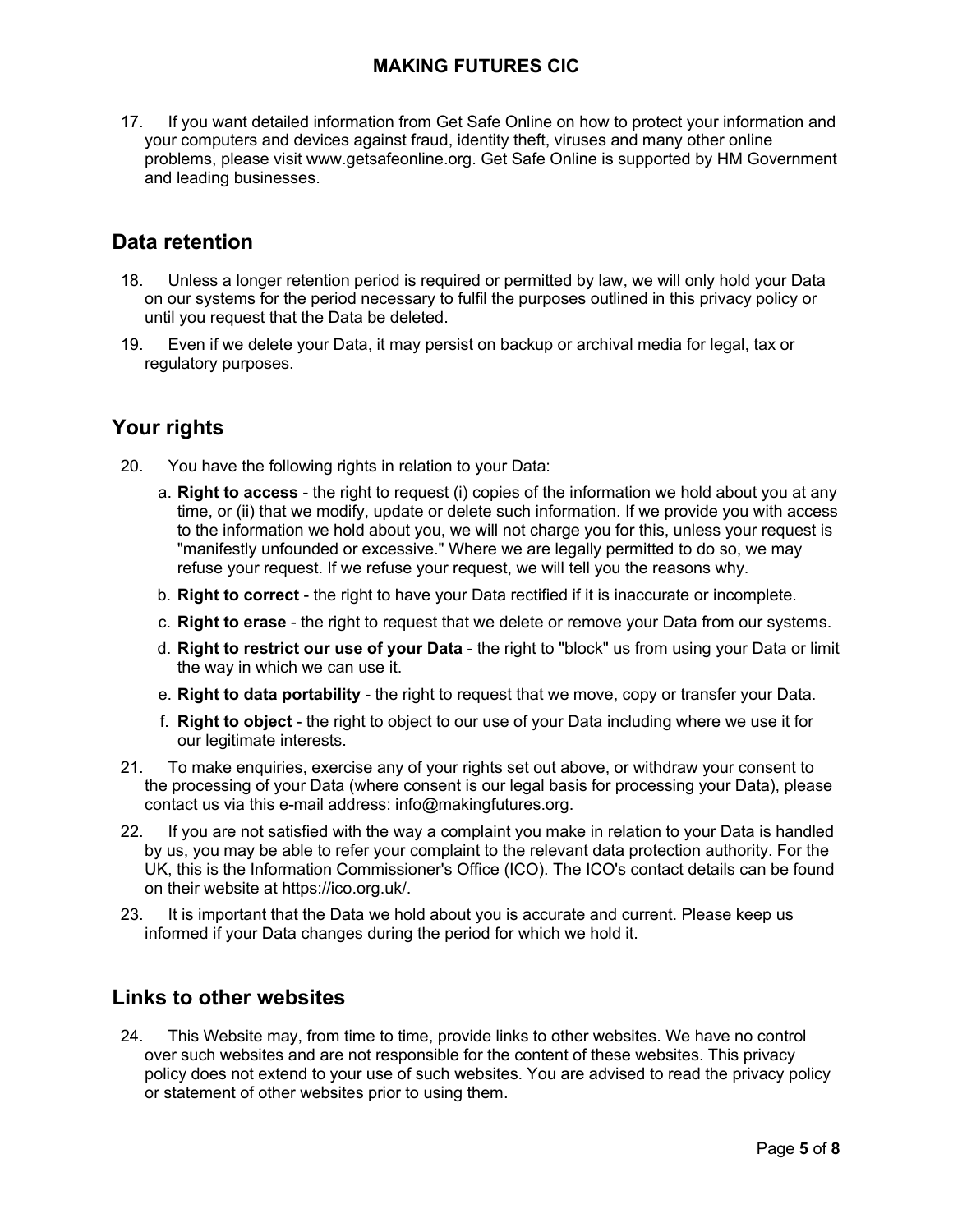## **Changes of business ownership and control**

- 25. Making Futures CIC may, from time to time, expand or reduce our business and this may involve the sale and/or the transfer of control of all or part of Making Futures CIC. Data provided by Users will, where it is relevant to any part of our business so transferred, be transferred along with that part and the new owner or newly controlling party will, under the terms of this privacy policy, be permitted to use the Data for the purposes for which it was originally supplied to us.
- 26. We may also disclose Data to a prospective purchaser of our business or any part of it.
- 27. In the above instances, we will take steps with the aim of ensuring your privacy is protected.

## **Cookies**

- 28. This Website may place and access certain Cookies on your computer. Making Futures CIC uses Cookies to improve your experience of using the Website and to improve our range of products and services. Making Futures CIC has carefully chosen these Cookies and has taken steps to ensure that your privacy is protected and respected at all times.
- 29. All Cookies used by this Website are used in accordance with current UK and EU Cookie Law.
- 30. Before the Website places Cookies on your computer, you will be presented with a message bar requesting your consent to set those Cookies. By giving your consent to the placing of Cookies, you are enabling Making Futures CIC to provide a better experience and service to you. You may, if you wish, deny consent to the placing of Cookies; however certain features of the Website may not function fully or as intended.

| <b>Type of Cookie</b>                | <b>Purpose</b>                                                                                                                                                                                                                                                                        |
|--------------------------------------|---------------------------------------------------------------------------------------------------------------------------------------------------------------------------------------------------------------------------------------------------------------------------------------|
| <b>Strictly necessary</b><br>cookies | These are cookies that are required for the operation of our<br>website. They include, for example, cookies that enable you<br>to log into secure areas of our website, use a shopping cart<br>or make use of e-billing services.                                                     |
| Analytical/performance<br>cookies    | They allow us to recognise and count the number of visitors<br>and to see how visitors move around our website when they<br>are using it. This helps us to improve the way our website<br>works, for example, by ensuring that users are finding what<br>they are looking for easily. |
| <b>Functionality cookies</b>         | These are used to recognise you when you return to our<br>website. This enables us to personalise our content for you,<br>greet you by name and remember your preferences (for<br>example, your choice of language or region).                                                        |

31. This Website may place the following Cookies:

32. You can find a list of Cookies that we use in the Cookies Schedule.

33. You can choose to enable or disable Cookies in your internet browser. By default, most internet browsers accept Cookies but this can be changed. For further details, please consult the help menu in your internet browser.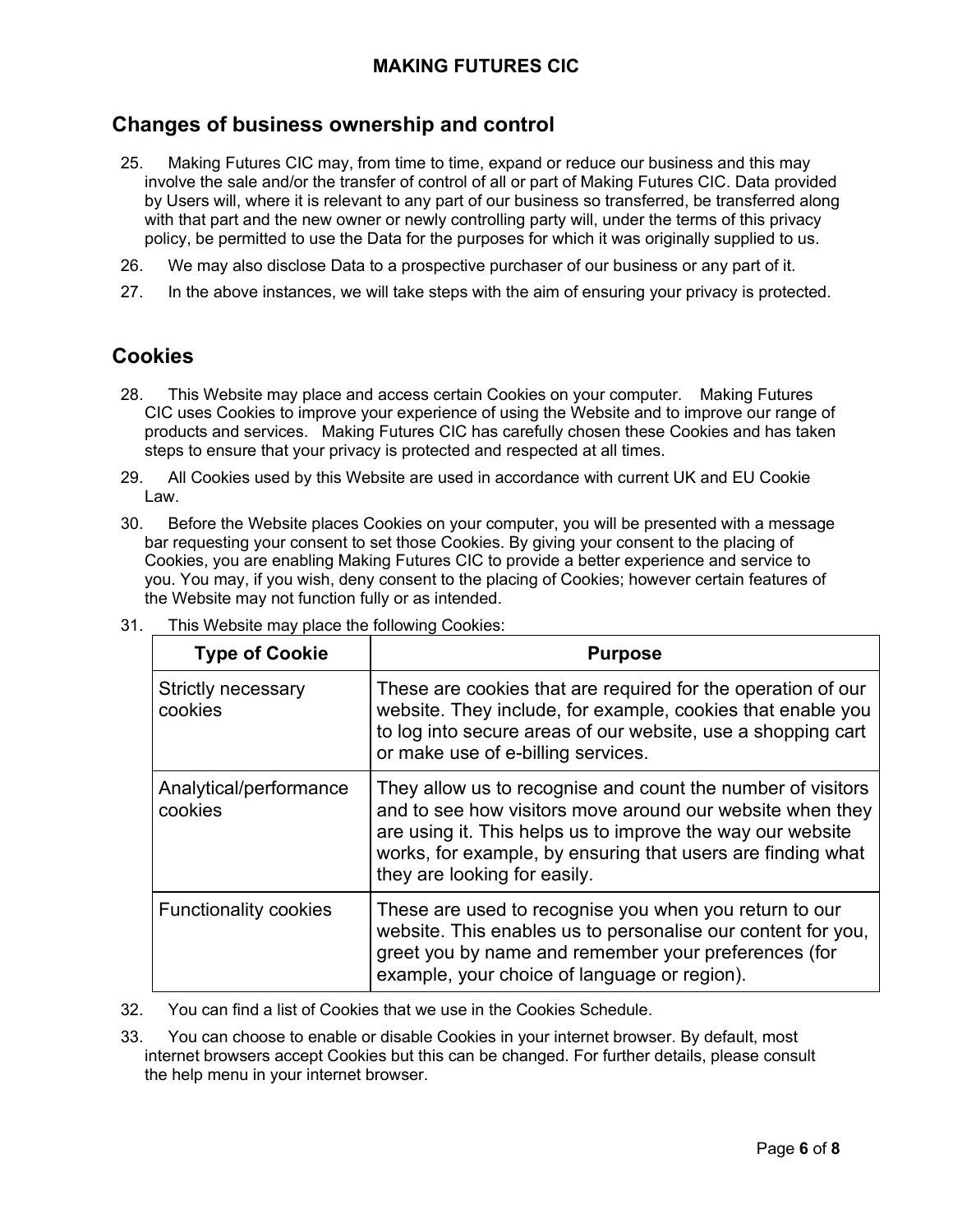- 34. You can choose to delete Cookies at any time; however, you may lose any information that enables you to access the Website more quickly and efficiently including, but not limited to, personalisation settings.
- 35. It is recommended that you ensure that your internet browser is up-to-date and that you consult the help and guidance provided by the developer of your internet browser if you are unsure about adjusting your privacy settings.
- 36. For more information generally on cookies, including how to disable them, please refer to aboutcookies.org. You will also find details on how to delete cookies from your computer.

# **General**

- 37. You may not transfer any of your rights under this privacy policy to any other person. We may transfer our rights under this privacy policy where we reasonably believe your rights will not be affected.
- 38. If any court or competent authority finds that any provision of this privacy policy (or part of any provision) is invalid, illegal or unenforceable, that provision or part-provision will, to the extent required, be deemed to be deleted, and the validity and enforceability of the other provisions of this privacy policy will not be affected.
- 39. Unless otherwise agreed, no delay, act or omission by a party in exercising any right or remedy will be deemed a waiver of that, or any other, right or remedy.
- 40. This Agreement will be governed by and interpreted according to the law of England and Wales. All disputes arising under the Agreement will be subject to the exclusive jurisdiction of the English and Welsh courts.

# **Changes to this privacy policy**

41. Making Futures CIC reserves the right to change this privacy policy as we may deem necessary from time to time or as may be required by law. Any changes will be immediately posted on the Website and you are deemed to have accepted the terms of the privacy policy on your first use of the Website following the alterations. You may contact Making Futures CIC by email at info@makingfutures.org.

# **Attribution**

42. This privacy policy was created using a document from Rocket [Lawyer](https://www.rocketlawyer.com/gb/en/) (https://www.rocketlawyer.com/gb/en). **15 November 2020**